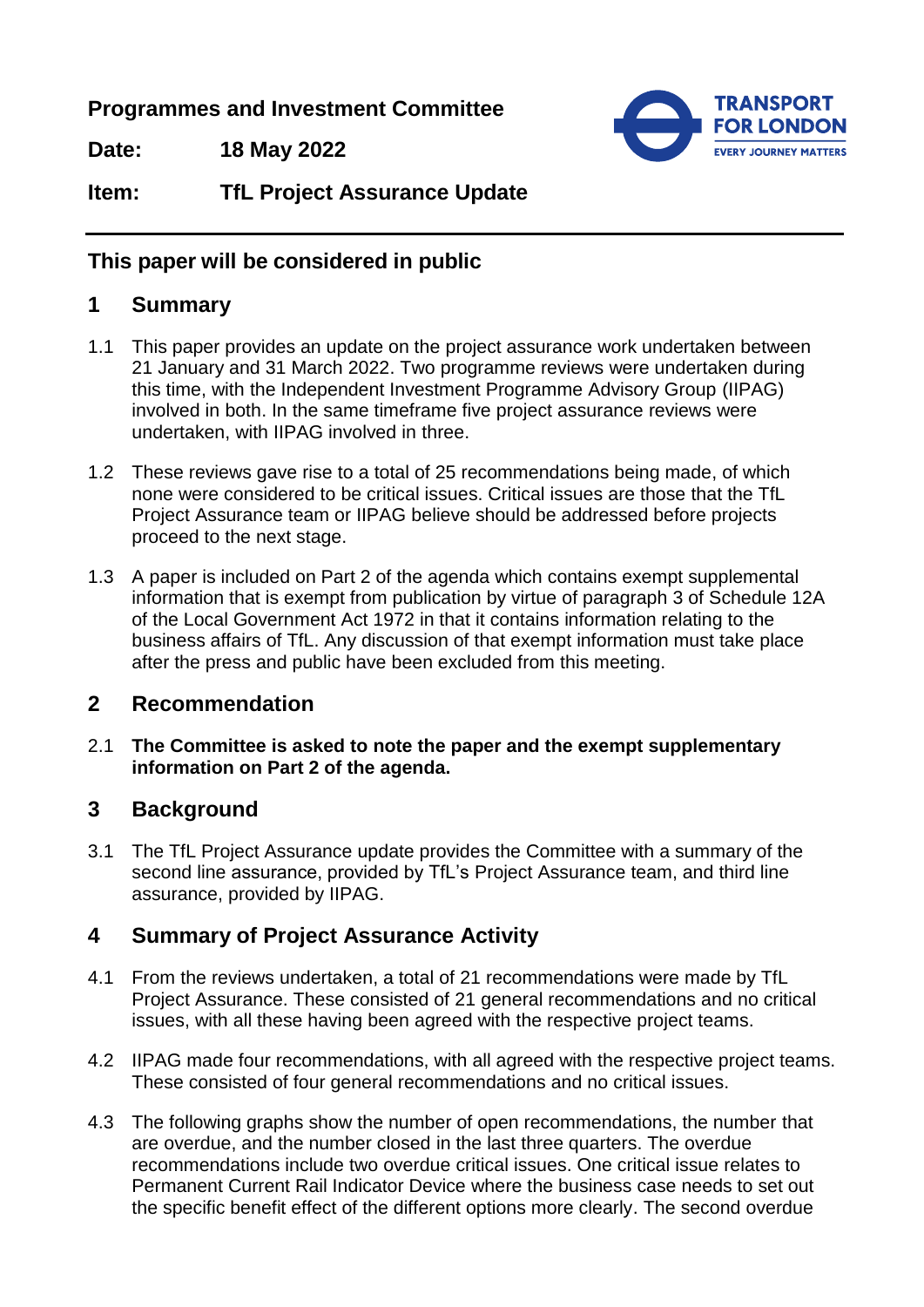critical issue relates to the Central line Signalling and Control Life Extension project and the need to ensure that the business case demonstrates value for money for all elements of the scope. There are no overdue IIPAG critical issues.



**Figure 1: IIPAG Recommendations**



### **Figure 2: Project Assurance Recommendations**

4.4 The following graph shows the length of time by which recommendations are overdue. The information shows whether the recommendation is an IIPAG or TfL Project Assurance recommendation and the business area that the recommendation relates to (T&D being Technology and Data, LU being London Underground, ST being Surface Transport and MPD being Major Projects). The delivery areas under the new Chief Officer structure will be reflected in our reporting from Quarter 1 of 2022/23.